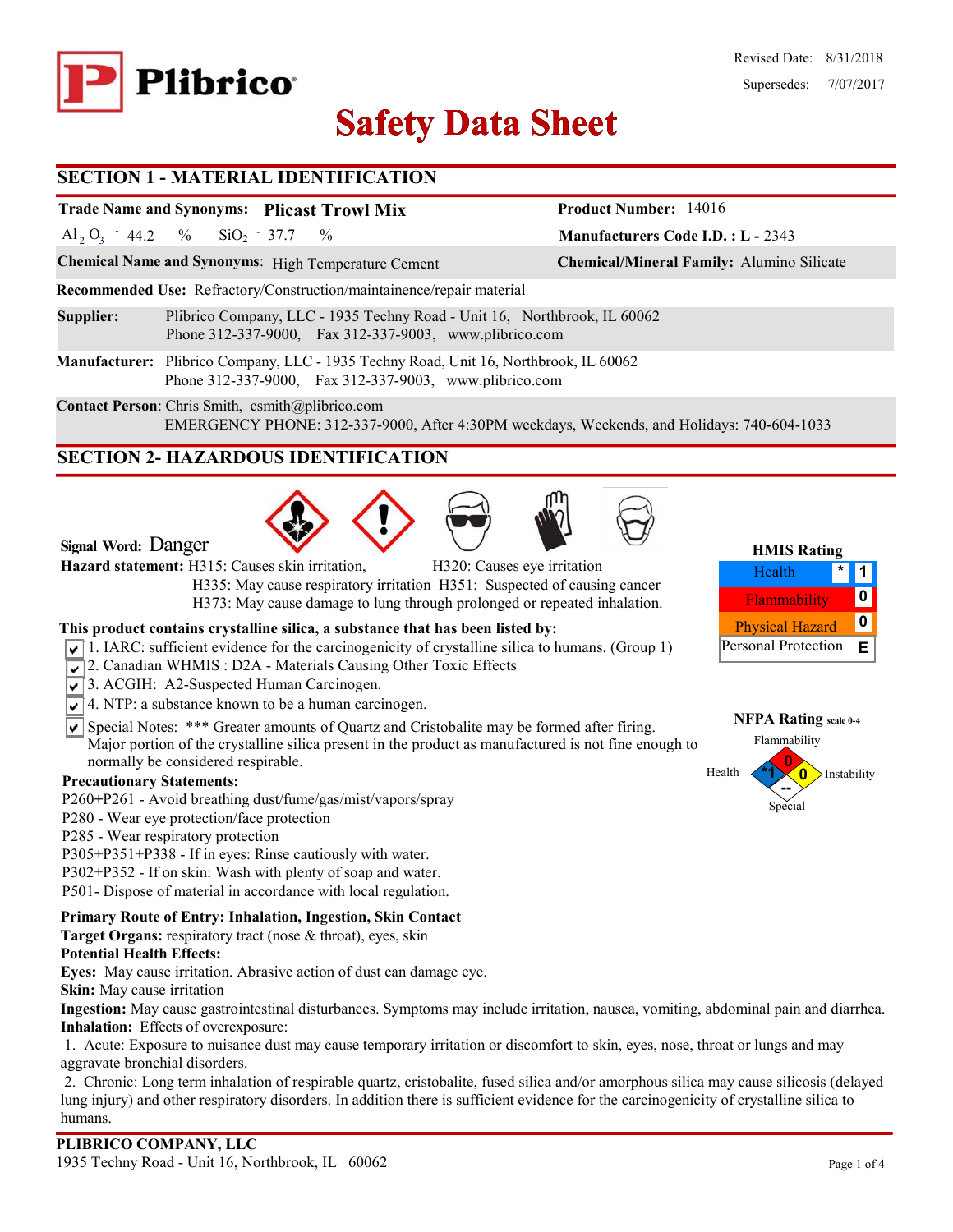#### **SECTION 3- HAZARDOUS INGREDIENTS** Trade Name and Synonyms: **Plicast Trowl Mix** exists the series of 4 and 2 of 4 and 2 of 4 and 2 of 4 and 2 of 4 **Plicast Trowl Mix**

| Ingredients (checked)                              | C.A.S. No.              | Weight %        | <b>TLV ACGIH</b><br>mg/m <sup>3</sup> | <b>OSHA PEL</b><br>mg/m <sup>3</sup> | <b>EINECS</b>          |
|----------------------------------------------------|-------------------------|-----------------|---------------------------------------|--------------------------------------|------------------------|
| $\overline{X}$ Quartz***                           | 14808-60-7              | 8.49            | $0.025$ (resp.dust)                   | $0.05$ mg/m $3$ TWA                  | 238-878-4              |
| $\overline{\mathbf{x}}$<br>Cristobalite***         | 14464-46-1              | 6.24            | $0.025$ (resp.dust)                   | $0.05$ mg/m $3$ TWA                  | 238-455-4              |
| Amorphous Silica***                                | 69012-64-2              |                 | $0.025$ (resp.dust)                   | $15$ (total), $5$ (resp.)            | $273 - 761 - 1$        |
| Fused Silica***                                    | 60676-86-0              |                 | $0.025$ (resp. dust)                  | 80 mg/m <sup>3</sup> /%SiO 2         | 262-373-8              |
| Zirconium Silicate***                              | 14940-68-2              |                 | 10                                    | $15$ (total), $5$ (resp.)            | 239-019-6              |
| Aluminum Phosphate                                 | 13530-50-2              |                 | $2$ mg/m <sup>3</sup> TWA(as Al)      | $2$ mg/m <sup>3</sup> TWA(as Al)     | 236-875-2              |
| Alumina                                            | 1344-28-1               |                 | $1$ (resp.dust)                       | $15$ (total), $5$ (resp.)            | 215-691-6              |
| ΙX<br>Aluminosilicate(Mullite)                     | 1302-93-8               | $45. - 55.$     | $2$ (resp.dust)                       | $15$ (total), $5$ (resp.)            | 215-113-2              |
| Aluminosilicate(Kyanite)                           | 1302-76-7               | $5.0 - 15.$     | $2$ (resp.dust)                       | $15$ (total), $5$ (resp.)            | 215-106-4              |
| Bauxite                                            | 1318-16-7               |                 | 10                                    | $15$ (total), $5$ (resp.)            |                        |
| Silicon Carbide                                    | $409 - 21 - 2$          |                 | 10                                    | $15$ (total), $5$ (resp.)            | 206-991-8              |
| Pyrophyllite                                       | 12269-78-2              |                 | 10                                    | $15$ (total), $5$ (resp.)            |                        |
| Spinel                                             | 1302-67-6               |                 | 10                                    | $15$ (total), $5$ (resp.)            | 215-105-9              |
| Andalusite                                         | 12183-80-1              |                 | 10                                    | $15$ (total), $5$ (resp.)            | 235-352-6              |
| Zirconiumdioxide                                   | 1314-23-4               |                 | 10                                    | $15$ (total), $5$ (resp.)            | 215-227-2              |
| $\overline{X}$ Calcium Aluminate Cement 65997-16-2 |                         | $25. - 35.$     | 10                                    | $15$ (total), $5$ (resp.)            | 266-045-5              |
| Calcium Silicate Cement                            | 65997-15-1              |                 | 10                                    | $15$ (total), $5$ (resp.)            | 266-043-4              |
| $\overline{\mathrm{X}}$<br>Clay                    | 1332-58-7               | $5.0 - 15.$     | $2$ (resp.dust)                       | $15$ (total), $5$ (resp.)            | 265-064-6              |
| Aluminum Sulfate                                   | 10043-01-3              |                 | $2$ (resp.dust)                       | $15$ (total), $5$ (resp.)            | 233-135-0              |
| <b>Barium Sulfate</b>                              | 772-74-37               |                 | 10                                    | $10$ (total), $5$ (resp.)            | 231-784-4              |
| Bentonite                                          | 1302-78-9               |                 | 10                                    | $15$ (total), $5$ (resp.)            | 215-108-5              |
| Perlite                                            | 93763-70-3              |                 | 10                                    | $15$ (total), $5$ (resp.)            | 310-127-6              |
| Sodium Silicate                                    | 1344-09-8               |                 | 10                                    | $15$ (total), $5$ (resp.)            | 215-687-4              |
| Titanium Oxide<br>ΙX                               | 13463-67-7              | 1.7             | 10                                    | $15$ (total), $5$ (resp.)            | 215-280-1              |
| Calcium Fluoride                                   | 7789-75-5               | $1 - 5$         | $2.5$ as $F$                          | $2.5$ as $F$                         | 232-188-7              |
| Organic Fiber                                      | $9003 - 07 - 0$         | $0.05 - 0.5$    | $10$ (total), $3$ (resp.)             | $15$ (total), $5$ (resp.)            |                        |
| Sodium Hydroxide<br>polyphosphoric acids,          | 1310-73-2<br>68915-31-1 | $\leq 1$<br>< 5 | 2 (Ceiling)<br>$3$ (resp. dust)       | 2 TWA<br>$15$ (total), $5$ (resp.)   | 215-185-5<br>272-808-3 |
| sodium salts                                       |                         |                 |                                       |                                      |                        |

# **SECTION 4- FIRST AID MEASURES**

Eyes: Immediately flush eyes with plenty of water and get medical attention.

Skin: Wash with soap and water. Get medical attention if irritation develops or persists.

Ingestion: If swallowed, seek medical attention.

Inhalation: Remove to fresh air. If not breathing, give artificial respiration. Get immediate attention.

If symptoms persist, seek medical attention.

# **SECTION 5- FIRE FIGHTING MEASURES**

**Unusual Fire and Explosive Hazards:** The product will not burn. Improper mixing and bake-out of materials may result in steam spalling during initial heating. Refer to mixing instructions and bake-out schedules for proper procedures.

**Fire Fighting Equipment:** Fire fighters should wear full protective gear and self-contained breathing apparatus-SCBA.

# **SECTION 6- ACCIDENTAL RELEASE MEASURES**

**Steps to be taken in case material is released or spilled:** Wear protective clothing as described in Section 8 of this sheet. Use routine housekeeping procedures, avoid dusting, collect material in closed containers or bags.

**Waste Disposal Method:** According to the EPA (40CFR 261.3) wastes are not hazardous wastes. Wastes may be disposed of in a landfill, however, in accordance with federal, state, and local regulations.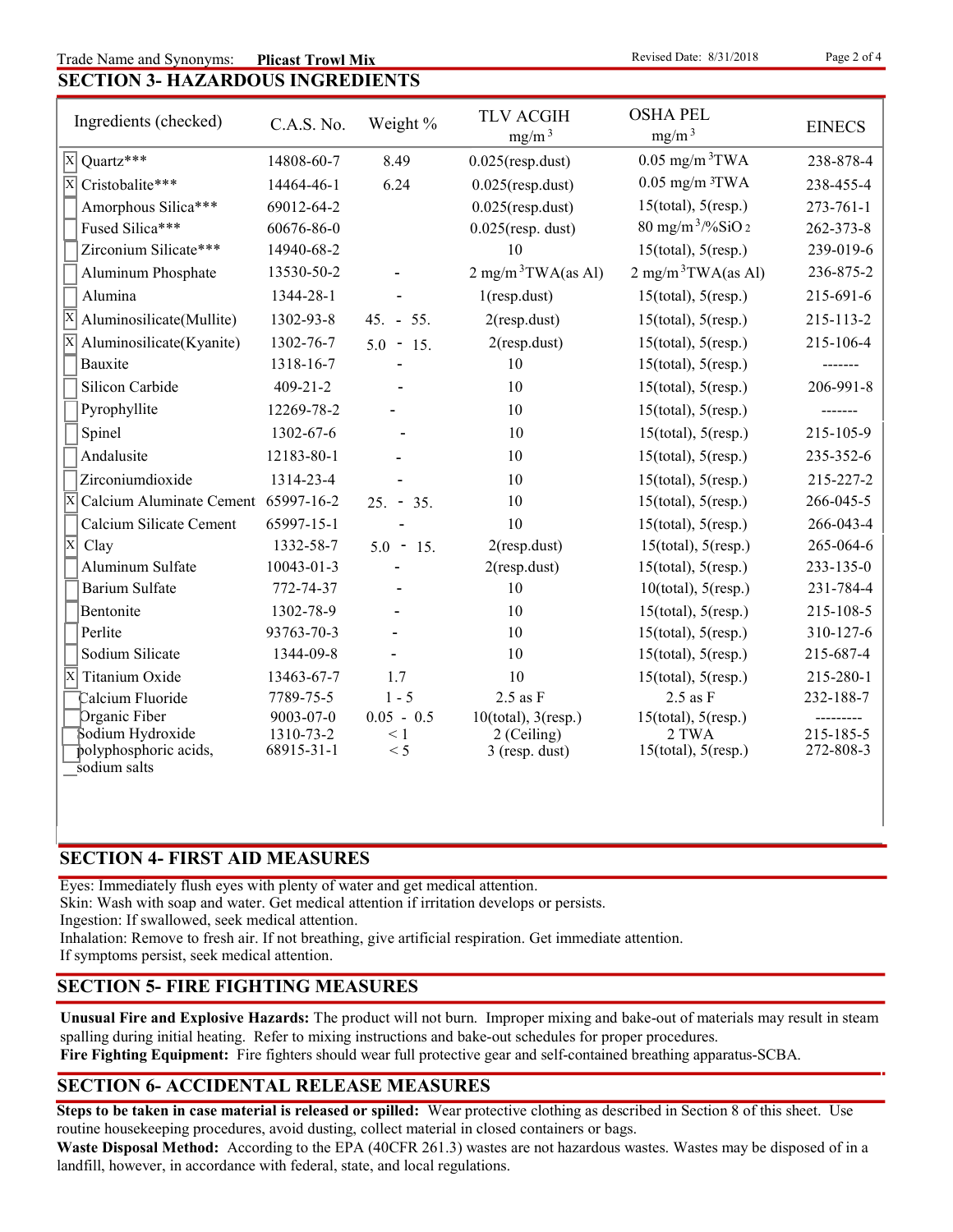## **SECTION 7 - HANDLING AND STORAGE**

To ensure product quality, store material in a dry place. Minimize dust generation and avoid inhalation and contact with refractory dusts during processing, installation, maintenance and tear-out. After handling of refractory dusts from processing, installation, maintenance or tear-out, wash exposed skin areas thoroughly. Wash clothing contaminated with dusts.

# **SECTION 8 - EXPOSURE CONTROL/PERSONAL PROTECTION**

Ventilation: Local and Mechanical: follow OSHA STD 29 CFR 1910.94.

Respiratory Protection: Good ventilation should be provided if dust is created when working with materials. Used material, which is being removed, should be dampend to reduce dust. In addition, when dust is present, workers should employ repirator protection. Recommended: NIOSH approved respirator for dusts and mists, including silica, in compliance with OSHA STD 29.CFR1910.134.

Protection Gloves: Protective gloves recommended.

Eye Protection: Safety glasses/goggles.

Other Protective Equipment: As required to meet applicable OSHA standards. Note: See Section 3 for occupational exposure limit values.

# **SECTION 9- PHYSICAL AND CHEMICAL PROPERTIES**

Appearance, Color & Odour: Granular aggregate & fine powder mix, brown in color, earthly smell

Solubility in Water: Negligible

pH: Alkaline Vapor Pressure: Not applicable Alkaline

Boiling Point (o ): N/A

Melting Point (o ): 2400F / 1315C

2.8 Specific Gravity:

# **SECTION 10- STABILITY AND REACTIVITY DATA**

∣V∣

Stability: Stable Hazardous Polymerization: May not occur Incompatibility: Materials to avoid: N/A

% Volatile by Weight: Not applicable

Evaporation Rate: Not applicable

Vapor Density: Not applicable

Hazardous Decomposition: N/A

# **SECTION 11 - TOXICOLOGICAL INFORMATION**

Effects of overexposure:

- 1. Acute: Exposure to nuisance dust may cause temporary irritation or discomfort to skin, eyes, nose, throat or lungs and may aggravate bronchial disorders.
- 2. Chronic: Long term inhalation of respirable quartz, cristobalite, fused silica and/or amorphous silica may ∣V∣ cause silicosis (delayed lung injury) and other respiratory disorders.
- $\vert\mathbf{v}\vert$ 3. Prolonged contact with skin may cause irritation.

For crystalline silica (quartz /cristobalite):

CARCINOGENICITY: Product contains crystalline silica which may cause delayed respiratory disease (silicosis) if inhaled over a prolonged period of time. IARC concludes that "there is a sufficient evidence for the carcinogenicity of crystalline silica to humans." (Group 1).

For aluminum silicate: Aluminum silicate minerals have been found to cause lung fibrosis in the absence of crystalline silica.

# **SECTION 12 - ECOLOGICAL INFORMATION**

No ecological concerns have been identified.

Not applicable for as-manufactured refractory product. Dusts of as-manufactured refractory product have a low order of aquatic toxicity (rating TLm96: over 1000 ppm), are insoluble, and are not very mobile. Based upon this information, it is not believed to be a significant threat to the environment if accidentally released on land or into water. However, dusts generated during maintenance and tear-out operations may be contaminated with other hazardous substances (e.g. metal). Evaluation of dusts from specific processes should be performed by a qualified environmental professional to determine if an environmental threat exists in the case

# **SECTION 13 - DISPOSAL CONSIDERATIONS**

Waste Disposal Method: According to the EPA (40CFR261.3) wastes are not hazardous wastes. Wastes may be disposed of in a landfill, however, in accordance with federal, state, and local regulations. However, dusts generated during maintenance and tear-out operations may be contaminated with other hazardous substances (e.g. metals). Therefore, appropriate waste analysis may be necessary to determine proper disposal. Waste characterization and disposal/treatment methods should be determined by a qualified environmental professional in accordance with applicable federal, state and local regulations.